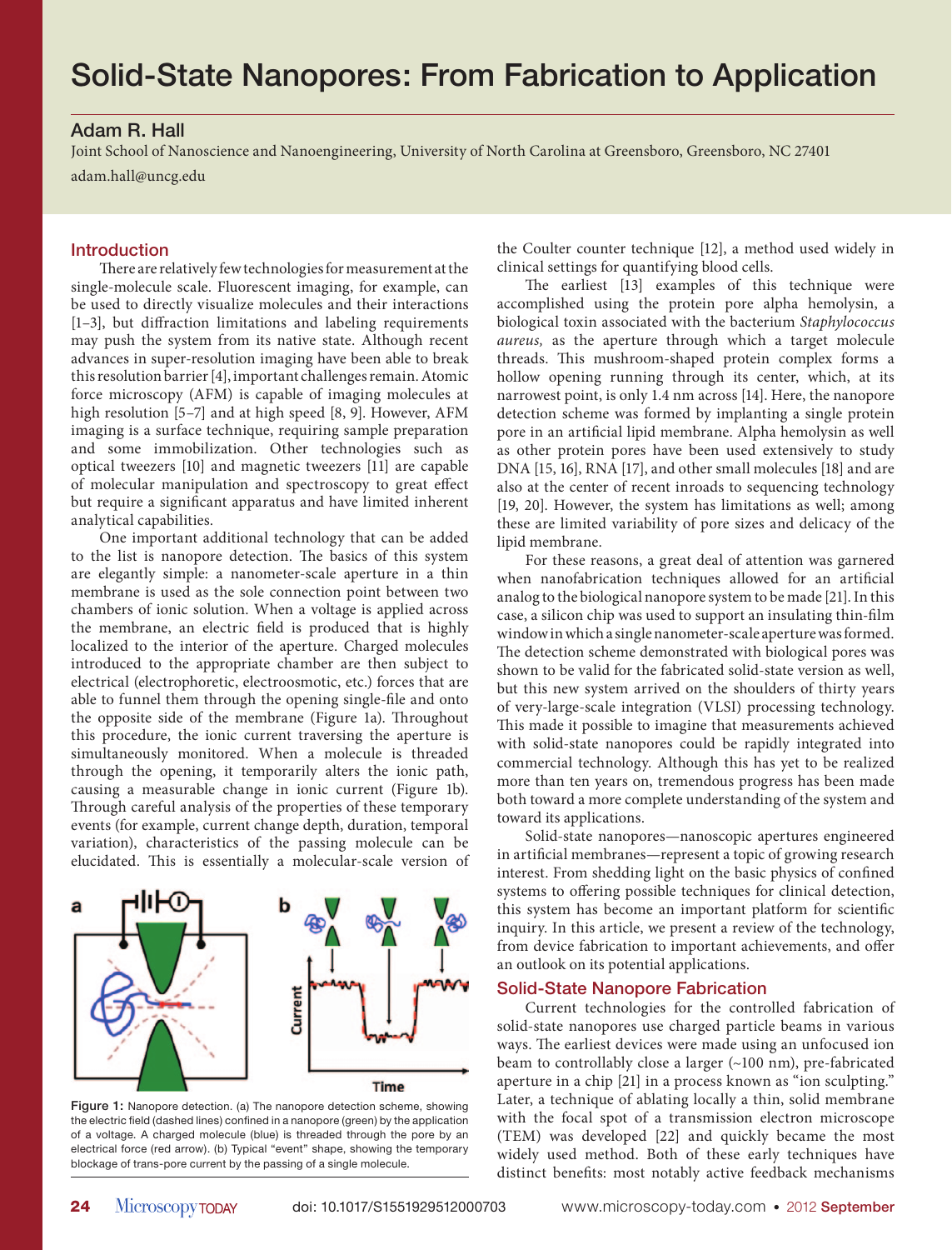for size control and extreme resolution capabilities, each being able to produce nanopores with sub-nanometer precision. Pore size is extremely important, with advantages arising in devices at or near the molecular cross-sectional diameter (1–2 nm, typically). However, they also have some limitations, including the important issue of low throughput. In each case, a single chip can be loaded into the fabrication chamber at a time, it must then be brought to high or ultra-high vacuum, and then it is processed to form the nanopore, which can take minutes to hours. Although highly successful, it is difficult to envision such techniques being used for mass production. Milling with focused ion beam (FIB) technology [23–26] has been explored as a means to address this problem because it employs a sample stage with a large range of motion and can thus handle wafers rather than individual chips. Furthermore, because FIB is a scanning beam instrument, lithographic control opens the possibility of rapid array formation. However, because of the extent of damage caused by the heavy Ga+ ions, the resulting nanopores typically have diameters only as small as 10–20 nm. Smaller devices have been realized, but with large variability [27].

Our group at UNCG, along with colleagues at Carl Zeiss, has recently developed a new method to make nanopores that has many of the best properties found in the above techniques [28]. Using a helium ion microscope (HIM, Carl Zeiss Orion Plus), we can perform controlled milling using a charged beam of helium ions (Figure 2a). Owing to the extremely small probe size and the more controlled damage caused by He<sup>+</sup>



Figure 2: HIM fabrication of solid-state nanopores. (a) Schematic of the fabrication method, showing a helium ion beam focused tightly on a free-standing thin-film membrane. Ion milling removes membrane material to form the pore. (b) Transmission electron micrograph of a  $3 \times 3$  array of HIM solid-state nanopores, made with increasing ion dose from left to right and bottom to top (scale bar is 20 nm). (c) Transmission electron micrograph of a 2.5 nm diameter HIM nanopore (scale bar is 5 nm).

ions, compared to Ga<sup>+</sup> ions, we are able to achieve nanopore diameters below 5 nm routinely and as small as 2.5 nm (Figures 2b and 2c), approaching the precision of the ion sculpting and TEM methods. Likewise, the HIM incorporates the sample stage and beam control capabilities found in FIB, making possible both wafer-scale production and array formation, respectively. We also note several additional advantages. First, the use of He+ means that no heavy metal atoms are implanted in the membranes surrounding the nanopore, as is surely the case with Ga+ ions in the FIB method. Second, we anticipate a wider range of materials will be possible for use as solid-state membranes as compared to TEM ablation. Third, the same  ${\rm He^+}$ beam at low exposure can be used to manipulate membrane thickness in situ [29], allowing full control over device geometry.

#### Nucleic Acids, Proteins, and More

One special goal of solid-state nanopore research has long been nucleic acid sequencing. The idea of sequencing DNA by reading off the linear order of nucleotide bases-A, C, T, and G—during passage is a fascinating one and has captured the imagination of many researchers. For this reason, a large proportion of experiments with the system have centered on the study of DNA molecules. The first measurements of this kind were reported by Li et al. [30] using ion-sculpted nanopores, followed by Storm et al. [31] using TEM nanopores. In both cases, current sensing was used to detect the passage of individual molecules through the opening, as was shown with alpha hemolysin nanopores previously. Unlike alpha hemolysin measurements, however, the flexibility in nanopore size allowed the study of double-strand DNA rather than just single-strand and facilitated the passage of very long molecules (100 kb, or about 30 μm long). Importantly, solid-state nanopore diameter could even be made large enough to allow folded DNA molecules to pass [30, 31]. The flexible DNA molecule has the tendency to fold entropically in solution. Using large nanopores, these complex conformations could be detected electrically because a doubly folded section would perturb the ionic current twice as much as a single DNA, a triply folded three times as much, and so on (Figure 3). Although instantaneous folding conformation is not a particularly relevant value biologically (it changes dynamically, and so the measurement represents only a snapshot), this early result remains incredibly important because it demonstrates that



Figure 3: DNA folding conformation detection. From left to right, example ionic current event shapes corresponding to the passage of unfolded, partially folded, doubly folded, and triply folded DNA, respectively. Red lines represent quantized current levels corresponding to baseline (B) or "open pore" current and different numbers of DNA sections present in the pore. Not actual data.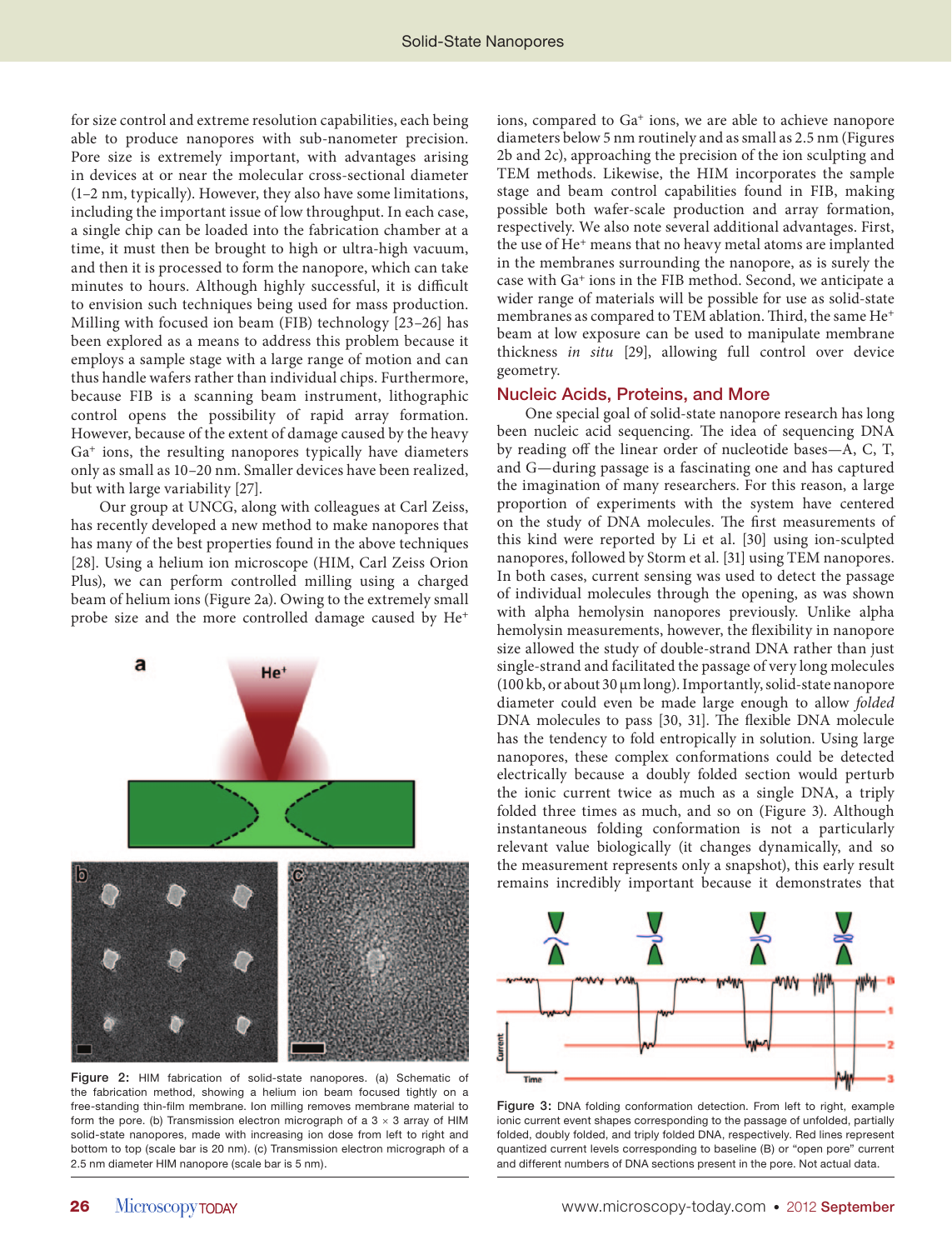spatially varying structure information could be gleaned from just the electronic signature.

Subsequent measurements of DNA have revealed a great deal about solid-state nanopore translocation, including event dependence on: length [32], ionic strength [33], viscosity [34], asymmetric solvent conditions [35], DNA-nanopore interactions [36], membrane thickness [37], and ionic character [38]. These results show that the interpretation of event properties must be tempered by a thorough understanding of the physics involved. For instance, the thinner the membrane is made and the smaller the nanopore diameter, the higher the signal-to-noise ratio that can be achieved, allowing detection of incredibly short molecules [37]. Indeed, even though the platform seems simple at first glance—it is just a hole, after all—this appearance is deceptive. It is in fact a complex and physically robust system.

Solid-state nanopore devices have also been used to look at other important molecules. RNA was examined [39], demonstrating an ability to discriminate double-strand molecules from single-strand, as well as single-strand molecules made of only purine nucleotides (adenine, guanine) from those made of only pyrimidine nucleotides (cytosine, uricil). An increasing amount of attention has also been paid to the detection of proteins, be they denatured [40], in their native form  $[27]$ , or complexed with DNA  $[41-44]$ . This last group is of special interest because it will allow for the positions of proteins bound to DNA to be mapped [45], or "footprinted," at incredible speed (Figure 4). Such capability has direct applications in biotechnology.

Although much of the focus of solid-state nanopores has been on biosensing, some recent effort has been made to apply the same sensing technique to other nanoparticles. For instance, the translocation of both polystyrene [46] and gold nanoparticles [47] has been studied, offering a method for measuring size variability or separation through size exclusion. Single-wall nanotubes (SWNT) have also been studied [48]. Although early measurements on this widely studied class of



Figure 4: Local protein binding determination. A DNA molecule with attached proteins (a "beaded necklace" structure) can cause additional changes to the measured current *within* an event due to the brief, spatially-constrained effect of the proteins threading through the nanopore. In this measurement, the time domain maps to the length of the threading molecule, showing single-molecule "topography." Not actual data.

material demonstrated a means by which to monitor nanotube conglomeration, or "bundling," the solid-state nanopore technique could be used to sort individual SWNT based on their diameter and thus their electrical properties [49].

#### Future Prospects

DNA sequencing remains the optimistic outcome of a great deal of solid-state nanopore research. However, our increasing understanding of the physics of nanopore detection has revealed difficulties with reading directly the nucleotide order from a single, continuously threading molecule. For instance, most membranes tend to be no less than 5 nm thick, meaning that several nucleotides are present within the nanopore at any given time and thus contribute to the instantaneous current in an integrative fashion. This has sparked interest in the use of alternative materials like graphene [50–52] that can form atomically thin membranes. Currently, devices of this kind are in early stages of development, but show great potential. Another major consideration is the speed at which a molecule passes through the nanopore. In typical experiments, nucleotides are threaded at a rate of 107 bases per second [32], and, even with optimized conditions [34, 35, 38], this value can be reduced only by 1–2 orders of magnitude. Such speeds place severe requirements on electronic measurement bandwidth for the detection of small features. Therefore, recent studies have concentrated on combining solid-state nanopores with other single-molecule manipulation techniques such as optical tweezers [53] and magnetic tweezers [54] to control translocation speed arbitrarily or even halt and reverse it. Besides sequencing applications, these combined systems are also revealing a great deal about the basic science of nanopores [55].

While solid-state nanopores are being used to great effect, advances with biological nanopores continue as well. Therefore, there is recent interest in exploiting the advantages of both systems simultaneously by forming hybrid biological/ solid-state devices. This has been demonstrated with alpha hemolysin nanopores [56] and more recently has been expanded to incorporate custom nanopores made using DNA origami [57, 58].

Alternative techniques are also being pursued for accurate nanopore sequencing. One example uses a pre-treatment to amplify each individual nucleotide into a string of several copies [59], therefore requiring less spatial resolution. Another example incorporates small molecules that bind to specific short sequences of DNA, allowing spatial determination of identifying regions rather than individual nucleotides [60]. Finally, several groups are pursuing nanopore devices with incorporated nanoelectrodes [61–64] to measure sequences using tunneling currents rather than trans-membrane ionic current. Each of these methods shows great potential for success. While the race is close, the finish line appears to be in sight.

#### **Conclusion**

Solid-state nanopores are gaining significant attention because of their potential as single-molecule detectors. As our understanding of this elegant but complex system deepens, the field inches closer to important applications in, for example,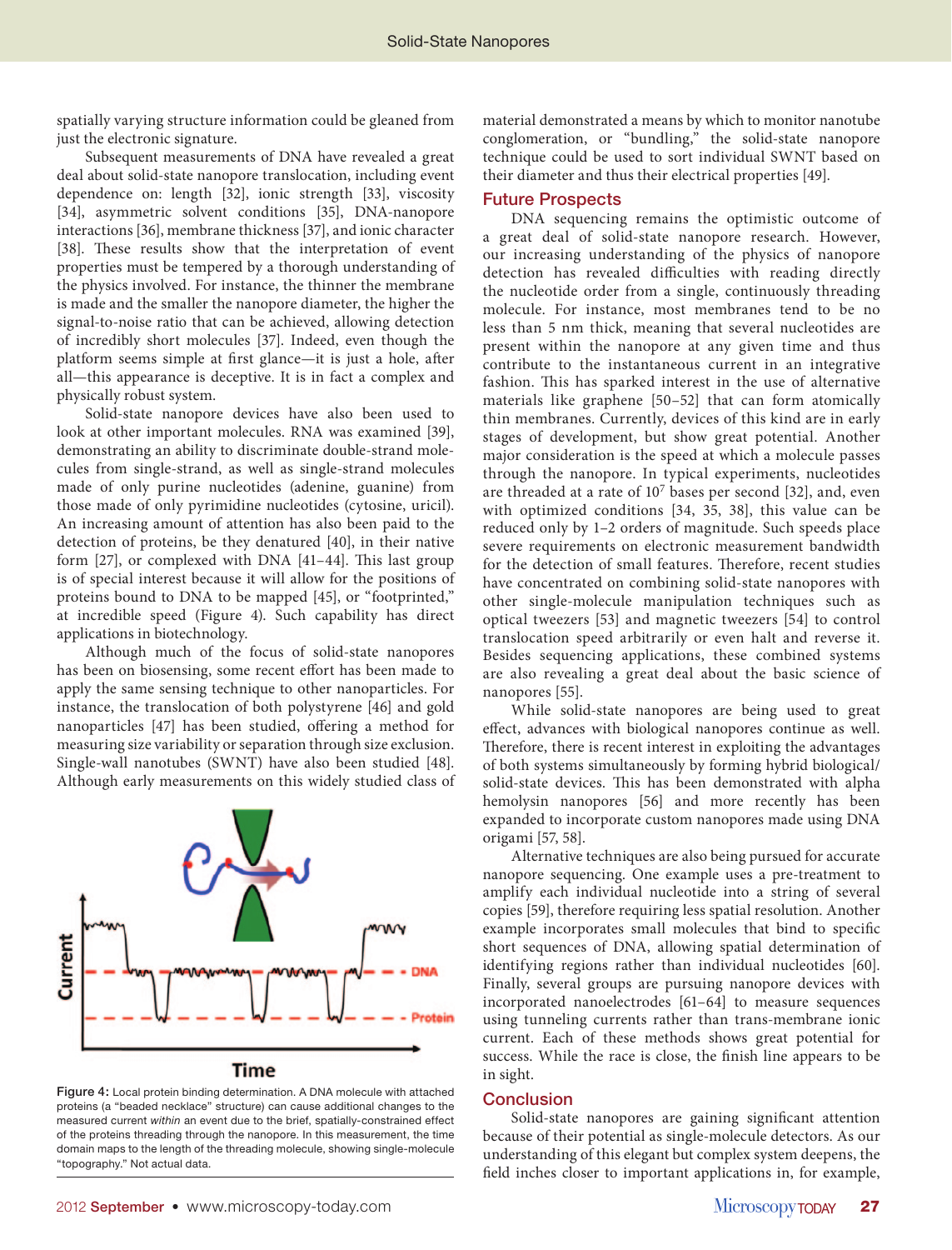biomedical science. Advances with HIM fabrication may allow these goals to be realized even more rapidly.

#### **References**

- [1] T Fazio, M-L Visnapuu, S Wind, and EC Greene, Langmuir 24 (2008) 10524–31.
- [2] WE Moerner and M Orrit, Science 283 (1999) 1670–76.
- [3] TK Prasad, CC Yeykal, and EC Greene, *J Mol Biol* 363 (2006) 713–28.
- [4] B Huang, M Bates, and X Zhuang, Annu Rev Biochem 78 (2009) 993–1016.
- [5] A Engel and DJ Muller, Nat Struct Biol 7 (2000) 715–18.
- [6] D Fotiadis, S Scheuring, SA Muller, A Engel, and DJ Muller, Micron 33 (2002) 385–397.
- [7] HG Hansma, I Revenko, K Kim, and DE Laney, Nucleic Acids Res 24 (1996) 713–20.
- [8] T Ando, Nanotechnology 23 (2012) 062001.
- [9] T Ando, N Kodera, E Takai, D Maruyama, K Saito, and A Toda, P Natl Acad Sci USA 98 (2001) 12468–72.
- [10] DG Grier, Nature 424 (2003) 810–16.
- [11] C Gosse and V Croquette, Biophys J 82 (2002) 3314–29.
- [12] BS Bull, MA Schneiderman, and G Brecher, Am J Clin Pathol 44 (1965) 678–88.
- [13] JJ Kasianowicz, E Brandin, D Branton, and DW Deamer, P Natl Acad Sci USA 93, (1996) 13770–73.
- [14] LZ Song, MR Hobaugh, C Shustak, S Cheley, H Bayley, and JE Gouaux, Science 274 (1996) 1859–66.
- [15] TZ Butler, M Pavlenok, IM Derrington, M Niederweis, and JH Gundlach, P Natl Acad Sci USA 105 (2008) 20647–52.
- [16] A Meller, L Nivon, E Brandin, J Golovchenko, and D Branton, P Natl Acad Sci USA 97 (2000) 1079–84.
- [17] M Akeson, D Branton, JJ Kasianowicz, E Brandin, and DW Deamer, Biophys J 77 (1999) 3227–33.
- [18] JWF Robertson, CG Rodrigues, VM Stanford, KA Rubinson, OV Krasilnikov, and JJ Kasianowicz, P Natl Acad Sci USA 104 8207–11, 2007.
- [19] GM Cherf, KR Lieberman, H Rashid, CE Lam, K Karplus, and M Akeson, Nat Biotechnol 30 (2012) 344–48.
- [20] EA Manrao, IM Derrington, AH Laszlo, KW Langford, MK Hopper, N Gillgren, M Pavlenok, M Niederweis, and JH Gundlach, Nat Biotechnol 30 (2012) 349-U174.
- [21] J Li, D Stein, C McMullan, D Branton, MJ Aziz, and JA Golovchenko, Nature 412 (2001) 166–69.
- [22] AJ Storm, JH Chen, XS Ling, HW Zandbergen, and C Dekker, Nature Materials 2 (2003) 537–40.
- [23] VJ Gadgil, HD Tong, Y Cesa, and ML Bennink, Surf Coat Tech 203 (2009) 2436–41.
- [24] J Gierak, A Madouri, AL Biance, E Bourhis, G Patriarche, C Ulysse, D Lucot, X Lafosse, L Auvray, L Bruchhaus, and R Jede, Microelectron Eng 84 (2007) 779–83.
- [25] CJ Lo, T Aref, and A Bezryadin, Nanotechnology 17 (2006) 3264–67.
- [26] B Schiedt, L Auvray, L Bacri, G Oukhaled, A Madouri, E Bourhis, G Patriarche, J Pelta, R Jede, and J Gierak, Microelectron Eng 87 (2010) 1300–03.
- [27] A Oukhaled, B Cressiot, L Bacri, M Pastoriza-Gallego, J-M Betton, E Bourhis, R Jede, J Gierak, L Auvray, and J Pelta, Acs Nano 5 (2011) 3628–38.
- [28] J Yang, DC Ferranti, LA Stern, CA Sanford, J Huang, Z Ren, L-C Qin, and AR Hall, Nanotechnology 22 (2011) 285310.
- [29] MM Marshall, J Yang, and AR Hall, Scanning 34 (2012) 101–06.
- [30] JL Li, M Gershow, D Stein, E Brandin, and JA Golovchenko, Nature Materials 2 (2003) 611–15.
- [31] AJ Storm, JH Chen, HW Zandbergen, and C Dekker, Phys Rev E Stat Nonlin Soft Matter Phys 71 (2005) 051903.
- [32] AJ Storm, C Storm, JH Chen, H Zandbergen, JF Joanny, and C Dekker, Nano Letters 5 (2005) 1193–97.
- [33] RMM Smeets, UF Keyser, D Krapf, MY Wu, NH Dekker, and C Dekker, Nano Letters 6 (2006) 89–95.
- [34] D Fologea, J Uplinger, B Thomas, DS McNabb, and JL Li, Nano Letters 5 (2005) 1734–37.
- [35] M Wanunu, W Morrison, Y Rabin, AY Grosberg, and A Meller, Nature Nanotechnology 5 (2010) 160–65.
- [36] M Wanunu, J Sutin, B McNally, A Chow, and A Meller, Biophys J 95 (2008) 4716–25.
- [37] M Wanunu, T Dadosh, V Ray, J Jin, L McReynolds, and M Drndic, Nature Nanotechnology 5 (2010) 807–14.
- [38] SW Kowalczyk, DB Wells, A Aksimentiev, and C Dekker, Nano Letters 12 (2012) 1038–44.
- [39] GM Skinner, M van den Hout, O Broekmans, C Dekker, and NH Dekker, Nano Letters 9 (2009) 2953–60.
- [40] DS Talaga and J Li, *J Am Chem Soc* 131 (2009) 9287-97.
- [41] B Dorvel, G Sigalov, Q Zhao, J Comer, V Dimitrov, U Mirsaidov, A Aksimentiev, and G Timp, Nucleic Acids Res 37 (2009) 4170–79.
- [42] C Raillon, P Cousin, F Traversi, E Garcia-Cordero, N Hernandez, and A Radenovic, Nano Letters 12 (2012) 1157–64.
- [43] RMM Smeets, SW Kowalczyk, AR Hall, NH Dekker, and C Dekker, Nano Letters 9 (2009) 3089–95.
- [44] GV Soni and C Dekker, Nano Letters 12(6) (2012) 3180–86.
- [45] SW Kowalczyk, AR Hall, and C Dekker, Nano Letters 10 (2010) 324–28.
- [46] AS Prabhu, TZN Jubery, KJ Freedman, R Mulero, P Dutta, and MJ Kim, J Phys-Condens Mat 22 (2010) 454107.
- [47] BC Gierhart, DG Flowitt, SJ Chen, Z Zhu, DE Kotecki, RL Smith, and SD Collins, Sensor Actuat B-Chem 132 (2008) 593-600.
- [48] AR Hall, JM Keegstra, MC Duch, MC Hersam, and C Dekker, Methods in molecular biology (Clifton, NJ) 870 (2012) 227–39.
- [49] MS Dresselhaus, G Dresselhaus, and R Saito, Carbon 33 (1995) 883–91.
- [50] S Garaj, W Hubbard, A Reina, J Kong, D Branton, and JA Golovchenko, Nature 467 (2010) 190–U173.
- [51] CA Merchant, K Healy, M Wanunu, V Ray, N Peterman, J Bartel, MD Fischbein, K Venta, Z Luo, ATC Johnson, and M Drndic, Nano Letters 10 (2010) 2915–21.
- [52] GF Schneider, SW Kowalczyk, VE Calado, G Pandraud, HW Zandbergen, LMK Vandersypen, and C Dekker, Nano Letters 10 (2010) 3163–67.